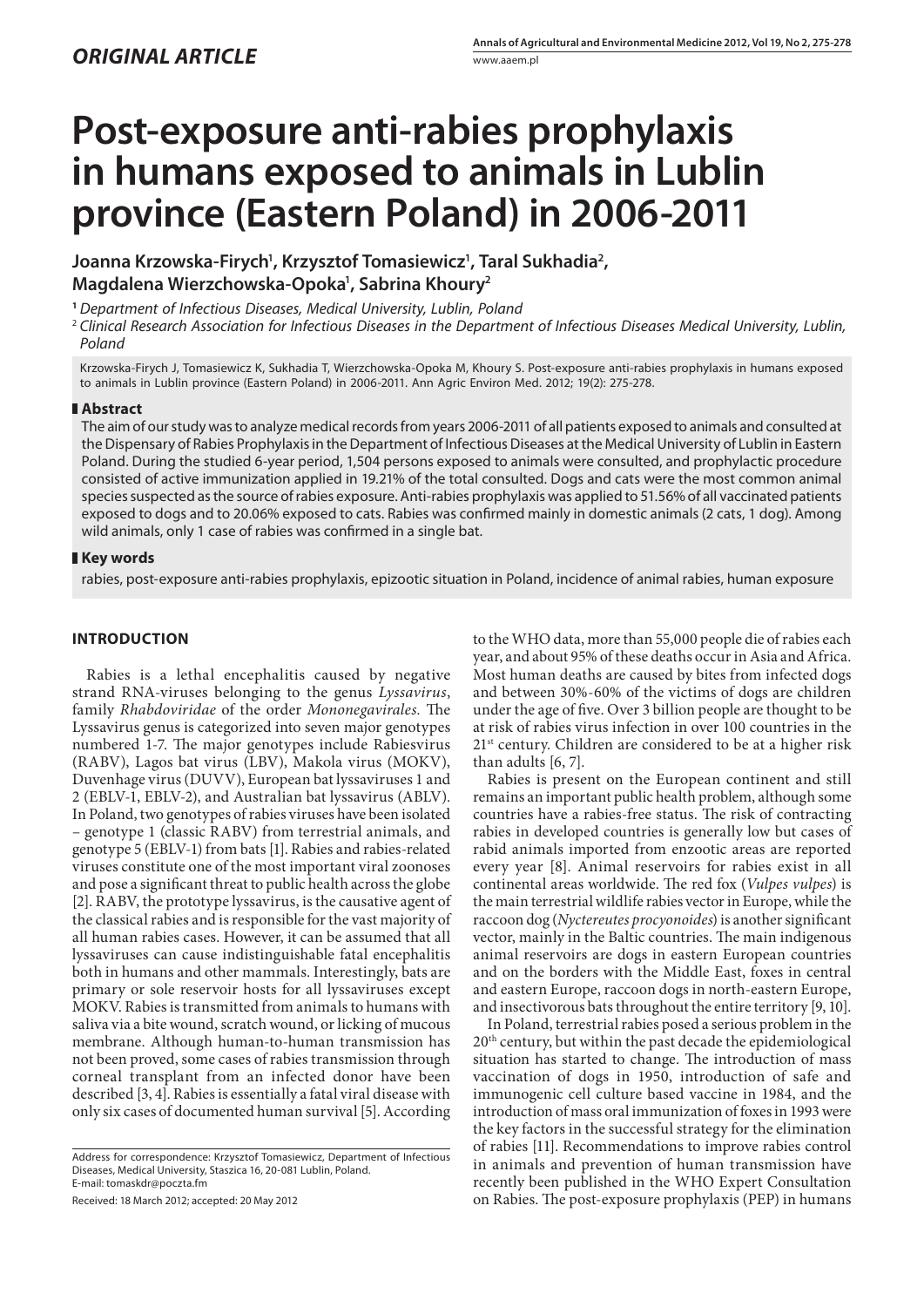to prevent rabies includes cleaning and disinfecting the wound or point of contact, and administering anti-rabies immunization as soon as possible. Rabies vaccine is given for contacts of category II (minor scratches or abrasions without bleeding, or licks on broken skin and nibbling of uncovered skin) and category III (single or multiple transdermal bites, scratches, or contamination of mucous membrane with saliva and suspected contact with bats) exposures. Antirabies immunoglobulin should be given for category III contact, or to people with a weaker immune system. The most common vaccination schedule is the Essen schedule, with five intramuscular doses in five visits, on days 0, 3, 7, 14, and 28. The WHO recommends observation of a suspected animal source for 10 days, as the early symptoms of the disease in dogs or cats are not very specific [12].

In clinical practice, the most important and also difficult question is whether or not to initiate specific immunoprophylaxis in exposed people. The decision requires an accurate epidemiological history, considering the type of exposure, animal species and behaviour of the animal, and current epizootic situation.

In Poland, only two deaths in humans with rabies were reported in past decade (1 in 2000 and 1 in 2002). This low rate of human rabies in Poland reflects the success of the vaccination programme, and also domestic animal control [13, 14].

#### **PATIENTS AND METHODS**

We have retrospectively analyzed the data and medical documentation from the years 2006-2011 of all patients more than 14 years of age consulted at the Dispensary for Rabies Prophylaxis in the Department of Infectious Diseases at the Medical University in Lublin, Poland. Patients with post-exposure anti-rabies prophylaxis (PEP) were selected for future study. The demographic data of patients and animal species were also analyzed.

#### **RESULTS**

During the studied six-year period (2006 to 2011), 1,504 persons were consulted at the Dispensary for Rabies Prophylaxis in the Department of Infectious Diseases at the Medical University in Lublin. In 2006, 353 were consulted, in 2007 – 361, in 2008 – 323, 2009 – 248, 2010 – 108, and in 2011 – 111. Prophylactic procedures were applied in 289 persons (19.21% of the total consulted) and consisted of active immunization (vaccination). In 2006, 46 persons were vaccinated (15.91% of all vaccinated cases), in 2007 – 39 (13.49%), 2008 – 53 (18.33%), 2009 – 49 (16.95%), 2010 – 48 (16.64%), and in 2011 – 54 (18.68%) (Tab. 1). The vaccinated patients were 163 males (56.4%) and 126 females (43.6%). In the group of vaccine recipients, 147 persons (50.86%) resided in cities and 142 (49.14%) lived in villages.

Dogs were the most common animal species suspected as a source of rabies exposure. Anti-rabies prophylaxis was applied to 149 people exposed to dogs between 2006-2011 (51.56%), 21 in 2006, 22 in 2007, 24 in 2008, 26 in 2009, 22 in 2010 and 34 in 2011. PEP was also applied in 58 people exposed to cats (20.06% of all vaccinated). Twenty-six people were exposed to bats (8.99%), 21 exposed to rats (7.27%),

**Table 1.** Total number of consulted and vaccinated persons from 2006- 2011 at the Dispensary for Rabies Prophylaxis in the Department of Infectious Diseases, Medical University, Lublin, Poland

| Year  | Total number of consulted persons | Vaccinated n | $\%$  |
|-------|-----------------------------------|--------------|-------|
| 2006  | 353                               | 46           | 15.91 |
| 2007  | 361                               | 39           | 13.49 |
| 2008  | 323                               | 53           | 18.33 |
| 2009  | 248                               | 49           | 16.95 |
| 2010  | 108                               | 48           | 16.64 |
| 2011  | 111                               | 54           | 18.68 |
| Total | 1,504                             | 289          | 100%  |

9 exposed to foxes (3.11%), 8 exposed to martens (2.77%), 4 exposed to squirrels (1.38%), 2 exposed to house mice (0.69%), 7 exposed to ferrets (2.42%), 1 exposed to roe deer (0.35%), 1 exposed to a chimpanzee (0.35%), 1 exposed to a mole (0.35%), 1 to a badger (0.35%), and 1 exposed to a weasel (0.35%). Rabies was confirmed in 1 dog in 2011, in 2 cats (1 in 2007 and 1 in 2011), and in 1 bat in 2009 (Tab. 2).

|  |  |  |  | <b>Table 2.</b> Vaccinated persons after exposure to particular species |  |  |  |
|--|--|--|--|-------------------------------------------------------------------------|--|--|--|
|--|--|--|--|-------------------------------------------------------------------------|--|--|--|

| Year                                                            | 2006           | 2007         | 2008           | 2009           | 2010 | 2011           | Total          | %     |
|-----------------------------------------------------------------|----------------|--------------|----------------|----------------|------|----------------|----------------|-------|
| Animal species<br>suspected of<br>being a source of<br>exposure |                |              |                |                |      |                |                |       |
| Dog<br>(Canis familiaris)                                       | 21             | 22           | 24             | 26             | 22   | 34             | 149            | 51.56 |
| Cat (Felis catus)                                               | 8              | 9            | 8              | 12             | 10   | 11             | 58             | 20.06 |
| Bat (Myotis myotis)                                             | 8              | 1            | 1              | 4              | 10   | $\overline{2}$ | 26             | 8.99  |
| Rat<br>(Rattus norvegicus)                                      | 4              | 3            | 3              | 4              | 5    | $\overline{2}$ | 21             | 7.27  |
| Red fox<br>(Vulpes vulpes)                                      | $\overline{2}$ | 1            | $\overline{2}$ | $\overline{2}$ | 1    | 1              | 9              | 3.11  |
| Marten<br>(Martes martes)                                       | 1              | ×,           | $\mathbf{1}$   | 1              | 3    | $\overline{2}$ | 8              | 2.77  |
| Ferret (Mustela<br>putorius furo)                               | 3              |              | 3              |                |      | 1              | 7              | 2.42  |
| Squirrel<br>(Sciurus vulgaris)                                  | i.             |              |                | 1              | 1    | $\overline{2}$ | $\overline{4}$ | 1.38  |
| House mice<br>(Mus musculus)                                    | $\mathbf{1}$   |              |                | i.             | 1    | i.             | $\overline{2}$ | 0.69  |
| Roe deer<br>(Capreolus capreolus)                               | 1              |              |                |                |      |                | 1              | 0.35  |
| Chimpanzee<br>(Pan paniscus)                                    | 1              |              |                |                |      |                | 1              | 0.35  |
| Weasel<br>(Mustelanivalis)                                      |                |              |                |                |      | 1              | 1              | 0.35  |
| Mole<br>(Talpa europaea)                                        | i.             | $\mathbf{1}$ | ä,             |                |      |                | 1              | 0.35  |
| Badger<br>(Meles meles)                                         |                |              | $\mathbf{1}$   |                |      |                | 1              | 0.35  |

### **DISCUSSION**

Rabies has been a part of the history of civilization for several millennia, rooted in its enzootic environment and representing a severe threat to public health across continents. Compared to any other human or animal pathogen-induced disease, it is the most severe of all infectious diseases, being invariably fatal. Vaccination is the most effective method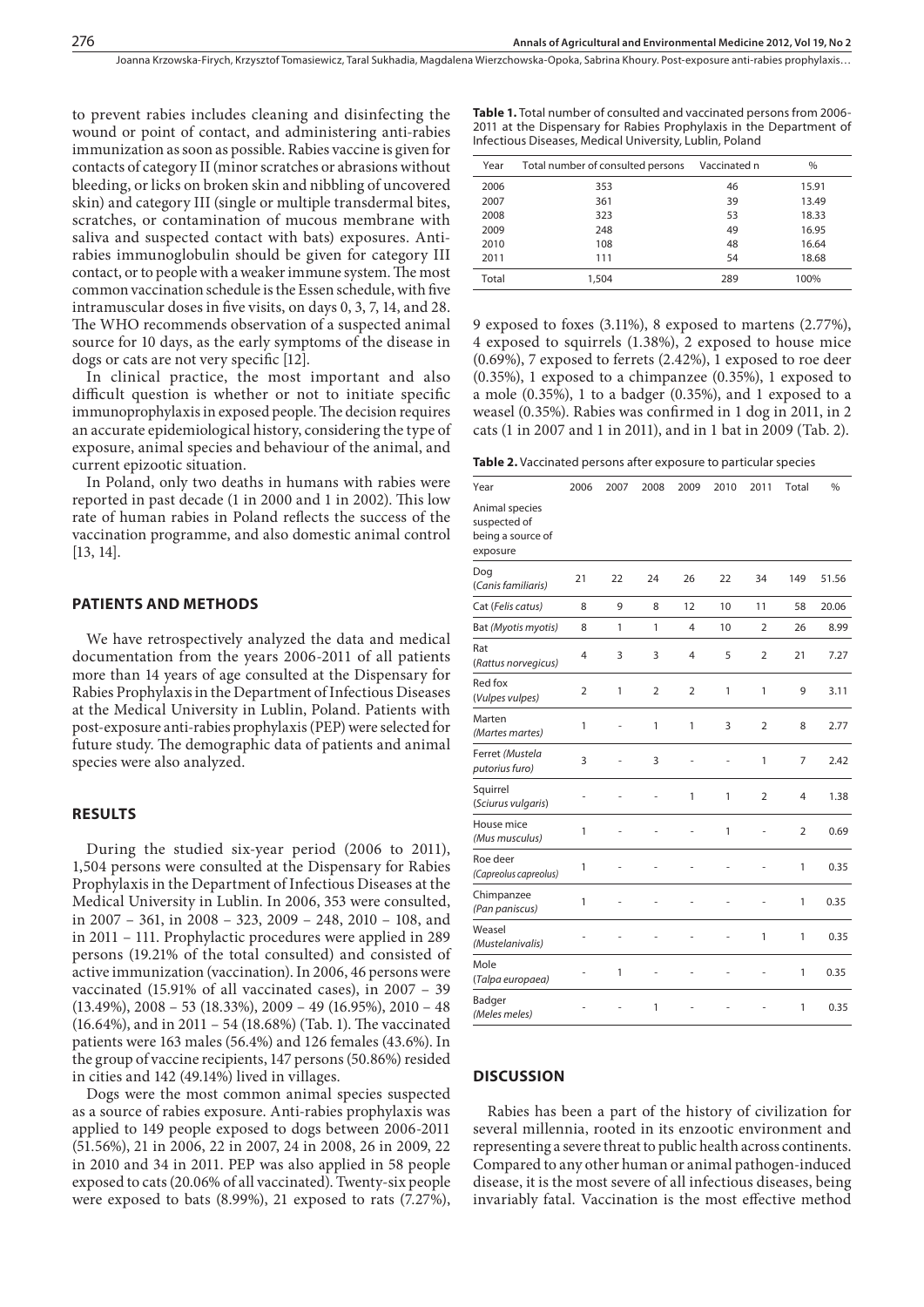of pre- or post-exposure medical intervention against this viral disease [7]. During six years (2006-2012), active postexposure immunization was administered in 289 patients after exposure to animals. This data indicates a decrease in the number of vaccinated persons at the Dispensary of Rabies Prophylaxis in the Department of Infectious Diseases at the Medical University in Lublin consulted in Lublin province. In previously reported data from 2004 and 2005, the PEP was administered in 120 persons within a two-year period, which is almost a half of the total vaccinations from the last six years [15].

In Poland within the past decade, the epidemiological picture of rabies has started to change. In 2006, 81 cases of animal rabies were reported in Poland which was almost a 40-fold decrease in the number of animal rabies cases compared with the year 2001. 79% of rabies cases were noted in wild animals (53% in foxes and 17% in raccoon dogs) [16]. In the following year (2007), only 70 cases of animal rabies were detected. Most cases were observed in Eastern Poland (9 cases in Lublin province). As in the past years, most cases of rabies were noted in wild animals (60% in foxes and 10% in raccoon dogs) [17]. In 2008, 28 cases of rabies in animals were recorded. 21% of all the cases were noted in Lublin province. Rabies in wild animals was observed in 82% of all cases with almost all the cases mainly in foxes (64%) [18]. In 2009, the total number of rabies in animals decreased dramatically and was the lowest since this disease was registered in our country. Only 8 cases of animal rabies were reported in 2009, mainly in western Poland [19]. In 2010, the number of animal rabies was 151 (mainly in wild animals) and in the following year (2011) 160 cases were noted. In 2010 and 2011, most cases of rabies were noted in foxes (117 in 2010 and 103 in 2011). Among domestic animals in 2010 and in 2011, more cases of rabies were confirmed in cats (10 in 2010, and 8 in 2011) than in dogs (9 in 2010, and 5 in 2011) [20]. The total numbers of rabies in animals in Poland from 2006-2011 are presented in Table 3. Among the people exposed to animals

**Table 3.** Animal rabies in Poland in studied period (2006-2011)

| Year | Total number of rabies cases in Poland |
|------|----------------------------------------|
| 2006 | 81                                     |
| 2007 | 70                                     |
| 2008 | 28                                     |
| 2009 | 8                                      |
| 2010 | 151                                    |
| 2011 | 160                                    |
|      |                                        |

and consulted at the Dispensary for Rabies Prophylaxis in Lublin, in only four cases were they exposed to animals with confirmed rabies (Tab. 4). There were two rabid cats (1 in 2007 and 1 in 2011), 1 rabid dog (2011) and 1 rabid bat (in 2009).

The number of reported cases of rabies in domestic dogs has decreased substantially, primarily because of improved canine vaccination and stray animal control programmes [11]. Recent data presented by Kołłątaj et al. indicate that

**Table 4.** Animals with confirmed rabies in our material

| Animal species with confirmed 2006 2007 2008 2009 2010 2011 Total<br>rabies |                          |      |        |                            |  |
|-----------------------------------------------------------------------------|--------------------------|------|--------|----------------------------|--|
|                                                                             | $\overline{\phantom{a}}$ |      |        | . 1                        |  |
| Dogs<br>Cats                                                                |                          | $-1$ |        |                            |  |
| Bats                                                                        | $\sim$                   |      | $   1$ | the company of the company |  |

in rural areas in Lublin province preventive vaccination of dogs against rabies has actually been carried out by only  $64.8 \pm 7\%$  of dog owners (below the level recommended by the WHO) and by only  $19.8 \pm 9.1\%$  of cats owners [21]. According to the WHO, in order to prevent rabies epidemics at least 80% of the total dog population should be vaccinated [22]. Canine rabies can be eliminated, as has been demonstrated in North America, Western Europe, Japan, and many areas in South America. However, canine rabies is still widespread, occurring in over 80 countries and territories, which are predominantly in the developing world. In more than 99% of all human rabies cases, the virus is transmitted from dogs, and half of the global human population lives in canine rabies-endemic areas and is at risk of contracting rabies [9]. The large number of rabid cats compared with other domestic animals might be attributed to a lower vaccination rate among cats because of less stringent cat vaccination laws [21]. In Poland, there were more cases of rabies in cats than in dogs [11].

In countries where domestic animals are vaccinated and the population of foxes is tightly controlled, bats are the main source of infection. Bats are increasingly implicated as an important wildlife reservoir for variants of rabies virus transmitted to humans. Transmission of rabies virus can occur from minor, seemingly underappreciated or unrecognized bites from bats [2]. In our study material, rabies was confirmed in only one bat in 2009.

We also studied human exposures to rodents which, however, are not reservoirs of rabies virus. Small rodents (e.g. squirrels, rats, mice) and lagomorphs (including rabbits) are rarely infected with rabies and have not been known to transmit rabies to humans [23].

Although the main reservoir of rabies in Poland are foxes, in our study material contact with foxes was the reason for vaccination in only 9 people (3.11% of all vaccinated) between 2006-2011, and there were no confirmed cases of rabies in this group of animals. Most cases of animal rabies in Poland are recognized in wild animals. In our material, however, the main source of rabies were domestic animals (3 out of 4).

In Poland, post-exposure treatment is administered to approximately 7,000 people annually, and in most cases immunization followed exposure to animals in which rabies could neither be ruled out nor confirmed [11]. Among our 289 vaccinated patients from 2006-2011, only in four cases (1.38%) the vaccination was administered after exposure to animals definitively confirmed to be rabid. Most people in our dispensary were vaccinated after a dog bite (51.56% of all vaccinated), and after being bitten by cats (20.06%). We observed an almost three-fold decrease in people exposed and consulted in our dispensary after contact with animals in 2010 and in 2011, but the total number of vaccinated individuals was similar to that in 2006-2009 (48 in 2010 and 54 in 2011).

Routine surveillance data confirm a decreasing trend in animal rabies, which is a consequence of the implementation of the fox immunization programme. At the same time in Poland, an increase in rabies reservoirs other than the fox host species, e.g. raccoon dogs, has been observed [11]. In our study material, most people were exposed to domestic animals and no one had a contact with raccoon dog. In our previous data from 2004, one person exposed to a cat with confirmed rabies received passive immunization (RIG, antirabies immunoglobulin) [15]. In the present study, all four